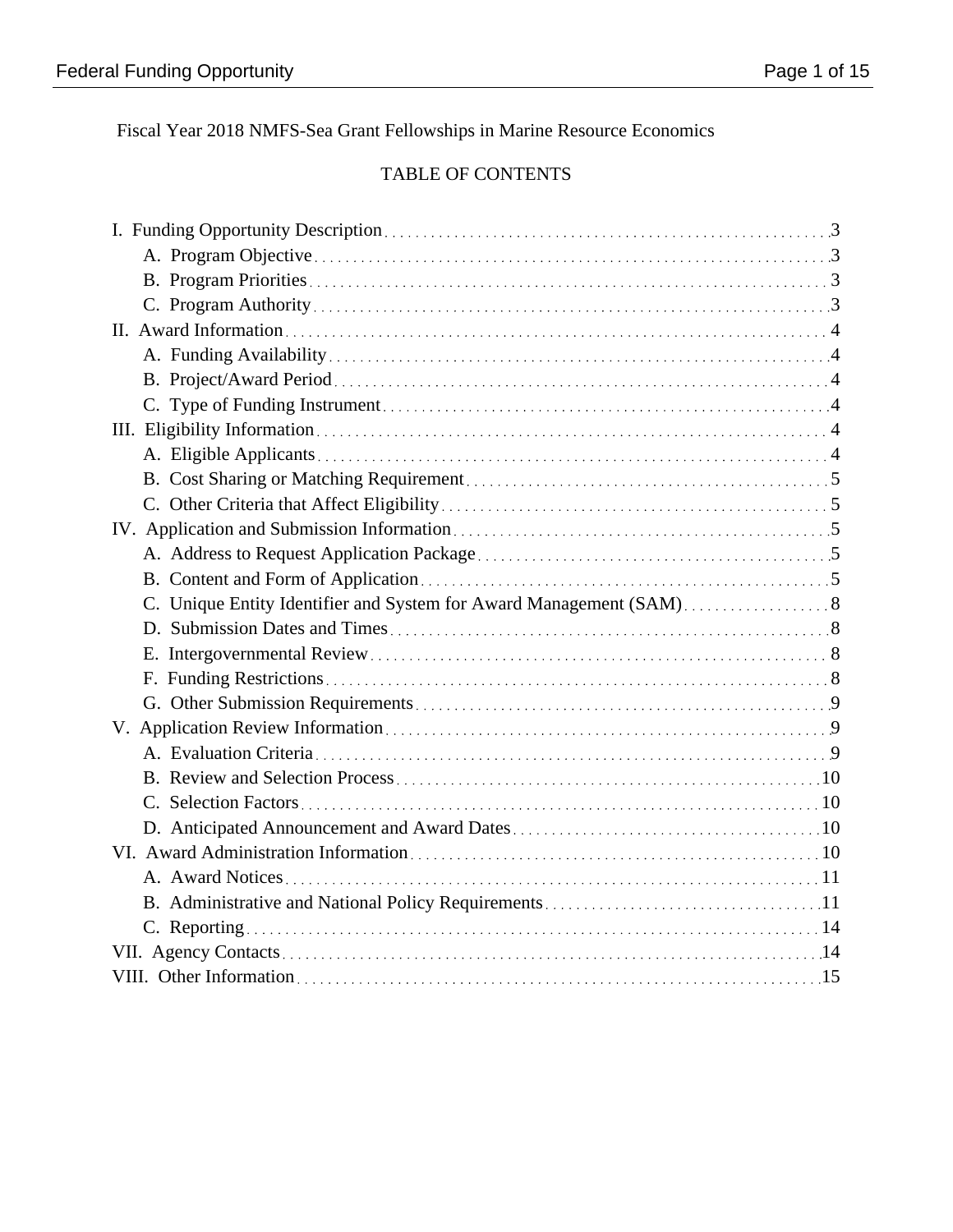# ANNOUNCEMENT OF FEDERAL FUNDING OPPORTUNITY

## EXECUTIVE SUMMARY

Federal Agency Name(s): Oceanic and Atmospheric Research (OAR), National Oceanic and Atmospheric Administration (NOAA), Department of Commerce

Funding Opportunity Title: Fiscal Year 2018 NMFS-Sea Grant Fellowships in Marine Resource Economics

Announcement Type: Initial

Funding Opportunity Number: NOAA-OAR-SG-2018-2005450

Catalog of Federal Domestic Assistance (CFDA) Number: 11.417, Sea Grant Support

Dates: Applications are due to the state Sea Grant Program in your state by 5:00PM, local time on January 26, 2018. If your state does not have a Sea Grant Program, please check Section VII, Agency Contacts located in the Full Funding Opportunity and the program locations tab on http://seagrant.noaa.gov/NMFS-SG-Fellowship for information on contacting a Sea Grant program. The state Sea Grant Program must transmit the application via Grants.gov by 5:00 pm, Eastern Time February 23, 2018. A date and time receipt indication will be included and will be the basis of determining timeliness.

Please note: Validation or rejection of your application by Grants.gov may take up to 2 business days after submission. Please consider this process in developing your submission timeline.

Funding Opportunity Description: The Fellowship Program expects to award two new Ph.D. Fellowships each year to students who are interested in careers related to the development and implementation of quantitative methods for assessing the economics of the conservation and management of living marine resources.

Fellows will work on thesis problems of public interest and relevance to National Marine Fisheries Service (NMFS) under the guidance of NMFS mentors at participating NMFS Science Centers or Offices. The NMFS-Sea Grant Fellowship in Marine Resource Economics meets NOAA's Healthy Oceans goal of "Marine fisheries, habitats, biodiversity sustained with healthy and productive ecosystems."

The expected annual award per Fellow will be \$46,000 (Federal plus matching funds), which is funded jointly by NOAA Fisheries and Sea Grant.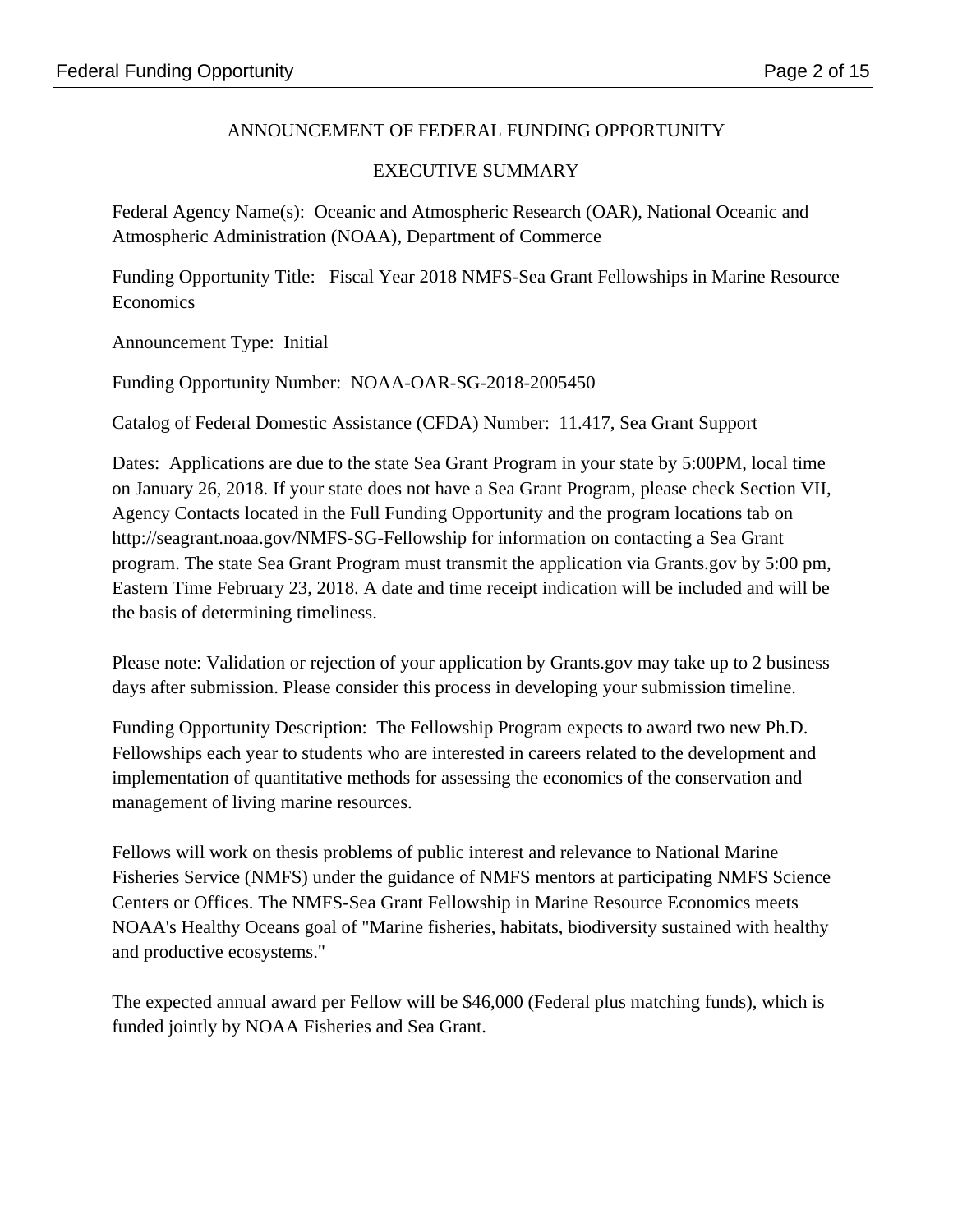## FULL ANNOUNCEMENT TEXT

### I. Funding Opportunity Description

A. Program Objective

The National Sea Grant Office (NSGO) and the National Marine Fisheries Service (NMFS) support a Graduate Fellowship Program in Marine Resource Economics. The intent of the Program is to award a limited number of Fellowships each year to students who are interested in careers related to the economics of the conservation and management of living marine resources. The overall goals of the Program are to 1) encourage qualified applicants to pursue careers in marine resource economics; 2) increase available expertise related to the economic analysis of living marine resource conservation and management decisions; 3) foster closer relationships between academic scientists and NMFS; and 4) provide real-world experience to graduate students and accelerate their career development.

This announcement is to solicit applications for Fellowships in Marine Resource Economics. There is a parallel and similar announcement soliciting applications for Fellowships in Population and Ecosystem Dynamics (NOAA-OAR-SG-2018-2005442).

The Fellowships can provide support for up to two years for highly qualified graduate students working towards a Ph.D. in marine resource economics, natural resource economics, or environmental economics. Each Fellow will be required to work closely with an expert (mentor) from NMFS who may provide data for the Fellow's thesis, serve on the Fellow's committee, and host an annual summer internship at the participating NMFS facility. Mentors will be from participating NMFS Science Centers or Offices. Fellows may work, as necessary, at the participating NMFS facility during some or all of the academic year at the mutual discretion of mentor, faculty advisor, and Fellow.

B. Program Priorities

The National Sea Grant College Program (Sea Grant) is seeking applications for one of its Fellowship programs to fulfill its broad educational responsibilities, enhance workforce development, and to strengthen the collaboration between Sea Grant and the NOAA Marine Fisheries Service (NMFS). Fellows will work on thesis problems of public interest and relevance to NMFS and work with NMFS mentors at participating NMFS Science Centers or Offices. The program priorities for this opportunity support NOAA's Healthy Oceans goal of "Marine fisheries, habitats, biodiversity sustained with healthy and productive ecosystems".

### C. Program Authority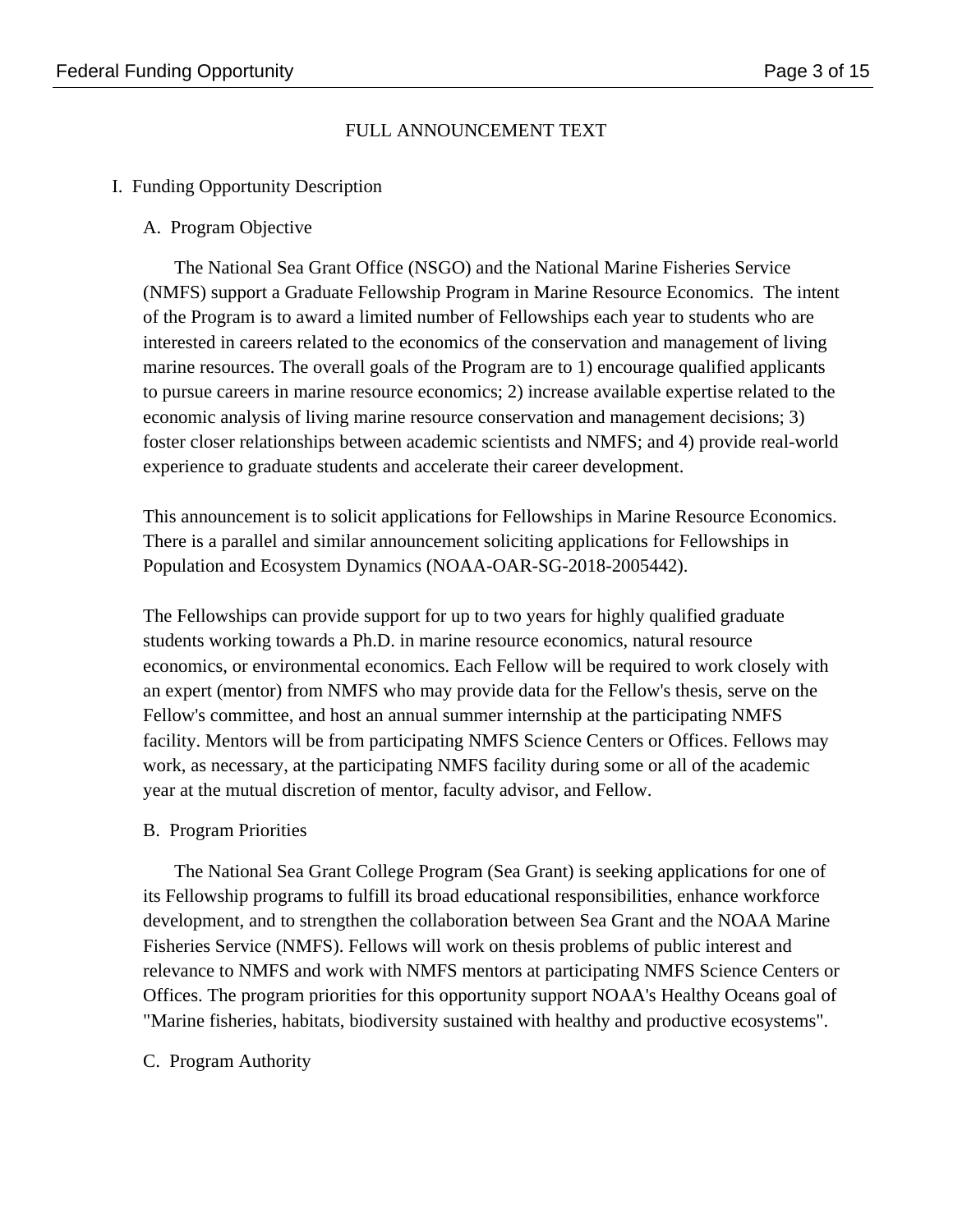Authority for the Marine Resource Economics Graduate Fellowship Program is provided by the following:  $33 \text{ U.S.C. } 1127(a)$ .

### II. Award Information

A. Funding Availability

The Graduate Fellowship Program expects to award two new Ph.D. Fellowships each year to students who are interested in careers related to marine resource economics.

The award for each Fellowship, contingent upon the availability of Federal funds, will be a multi-year cooperative agreement in an amount not to exceed \$38,333 in Federal funds per year. Matching funds of at least 20% of the total Federal request are required, as described in section III.B.

Continued support after the first year will be contingent upon the availability of Federal funds and satisfactory performance by the Fellow.

B. Project/Award Period

Award will commence August 1, 2018 and will provide support for up to two years , contingent upon the availability of Federal funds and satisfactory performance by the Fellow.

C. Type of Funding Instrument

The award will be a cooperative agreement because of substantial involvement by NMFS. The Fellow's work will be overseen by a NMFS mentor who will provide advice and guidance, and the Fellow may work on his/her thesis research or related activity at a participating NMFS facility.

### III. Eligibility Information

### A. Eligible Applicants

Prospective Fellows must be United States citizens. At the time of application, prospective Marine Resource Economics Fellows must be admitted to a Ph.D. degree program in resource or environmental economics at an institution of higher education in the United States or its territories, or submit a signed letter from the institution indicating provisional acceptance to a Ph.D. degree program conditional on obtaining financial support such as this Fellowship. Applications must come from Sea Grant programs and must be submitted through www.Grants.gov.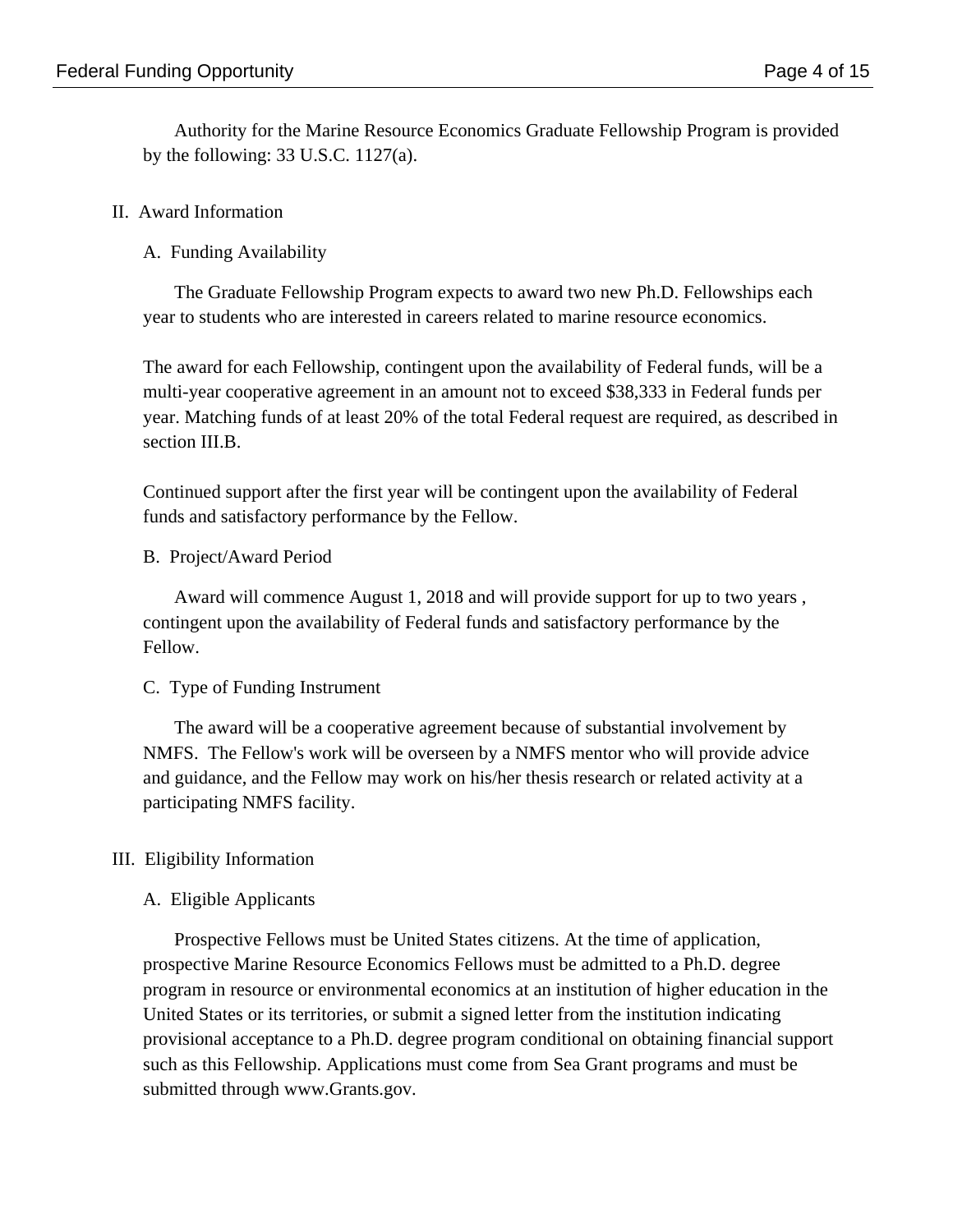B. Cost Sharing or Matching Requirement

Each application must propose matching funds equal to at least 20 percent of the requested Federal funds each year. For example, if \$38,333 in Federal funds is requested (the maximum allowable annual request), matching funds must be at least \$7,667.

C. Other Criteria that Affect Eligibility

Not applicable

### IV. Application and Submission Information

A. Address to Request Application Package

Application information may be found at Grants.gov, at http://www.grants.gov/web/grants/search-grants.html, by searching for Funding Opportunity number NOAA-OAR-SG-2018-2005450. It may also be obtained from state Sea Grant College Program Directors. Contact information for the Sea Grant College Program Directors can be found by selecting program locations on the national Sea Grant website at http://seagrant.noaa.gov/ or may be obtained from the Agency contact listed in Section VII.

B. Content and Form of Application

Applications must adhere to the provisions under "Required Elements" below. Failure to follow these requirements will result in applications being rejected without review.

Application Required Elements

Applications must include the following fourteen elements:

1. Signed title page: The title page must identify the prospective Fellow, be signed by the faculty advisor and the institutional representative, and provide complete contact information. The proposal title should include "NMFS/Sea Grant Marine Resource Economics Graduate Fellowship (full name of student)" as a prefix. The total amount of Federal and matching funds being requested for each project year must be listed.

2. Project summary: The project summary should concisely describe the activity being proposed and the impact that would result from its successful completion. Applicants must use the Sea Grant Project Summary Short Form 90-2 (OMB Control No. 0648-0362), available at http://seagrant.noaa.gov/insideseagrant/Forms-and-Templates When filling out the form, please follow the below instructions for indicated sections: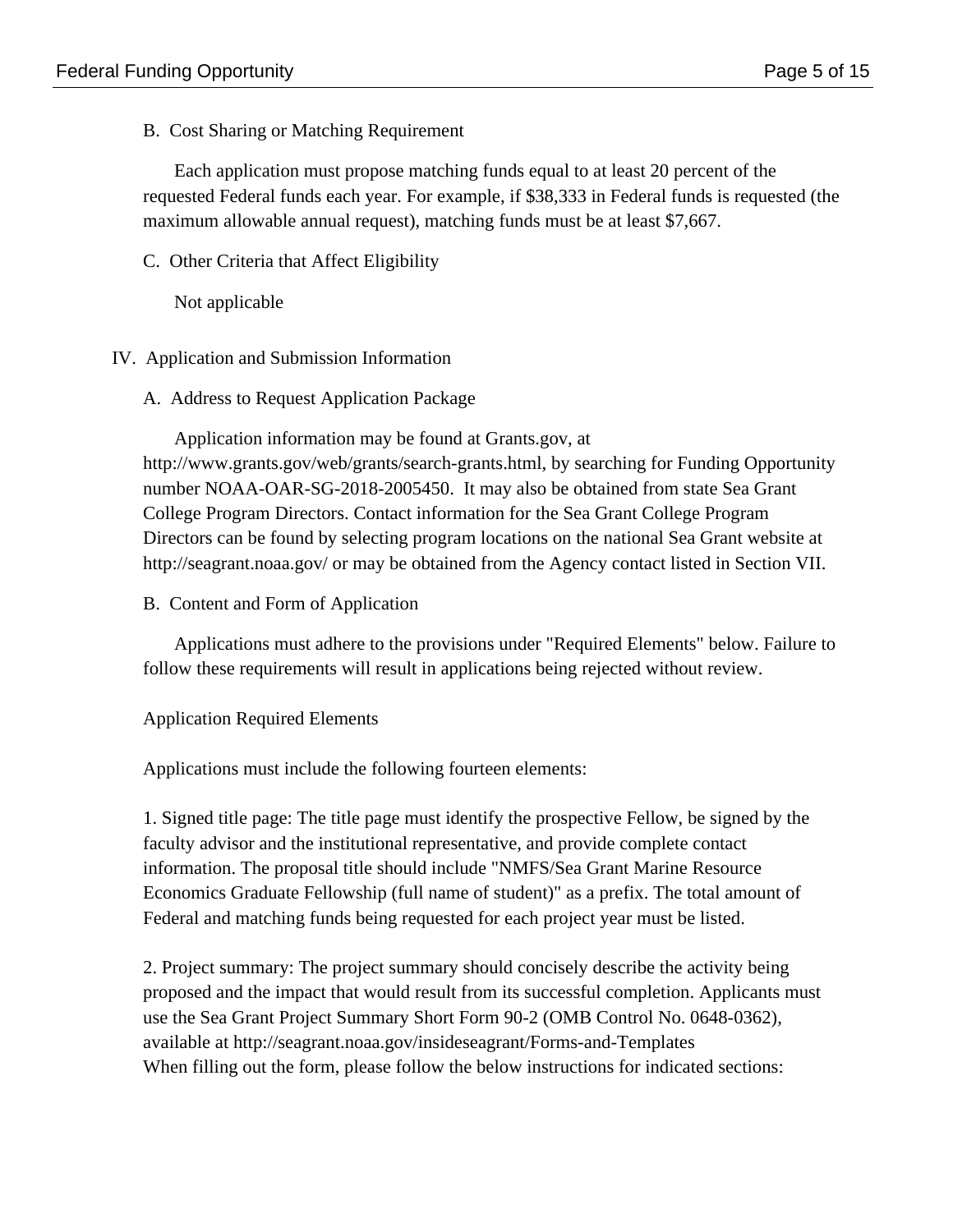a. Title: Use the exact title as it appears in the rest of the application.

b. Investigators: List name and affiliation of the prospective Fellow's faculty advisor/major professor as the Principal Investigator. List the prospective Fellow, and any other

investigators who will significantly contribute to the project, as co-PIs.

c. Funding request for each year of the Fellowship, including matching funds.

d. Project period: Start and completion dates. Applications should request a start date of August 1, 2018 and an end date of no later than July 31, 2020 .

3. Project proposal: The project proposal is intended to describe the proposed dissertation or the general intended area of study. It must be written by the prospective Fellow and include the following elements: a) A brief summary of the work to be completed; b) Rationale for the proposed activity; c) The scientific or technical objectives and/or hypotheses to be tested; d) Appropriate details on methodology; e) Relevance of results. The proposal itself should not exceed five (5) pages. References and figures do not count towards the five page limit. Format requirements for the project proposal are: 1) standard 8.5" x 11" page size; 2) 12 point, Times New Roman font for main text (10-point font may be used for references, footnotes, figure captions and text within figures); 3) 1" margins on all sides; 4) single spaced or greater line spacing.

4. Budget and budget justification: There should be a separate budget for each year as well as a cumulative budget for the entire period of the proposed Fellowship. The SF-424A must be used to include each annual and cumulative budget. The Sea Grant Budget Form 90-4 must also be used (OMB Control No. 0648-0362), available at http://seagrant.noaa.gov/insideseagrant/Forms-and-Templates Sub-contractors, if any, should have a separate budget page. Indirect costs are not allowable for either the Fellowship or for any costs associated with the Fellowship [15 CFR 917.11(e), Guidelines for Sea Grant Fellowships]. Matching funds equivalent to 20 percent of the requested Federal funds must be provided. Source of matching funds must be specified in the budget and may consist of up to one month's salary per year for the faculty adviser, waived tuition, equipment and supplies, and any other costs typically used as matching funds.

In addition to stipend and tuition for the applicant, the budget must include funds for travel to the annual Fellows' Symposium and should include funds for equipment, supplies, and discretionary travel (see "Award Information" above).

5. Curriculum vitae of the student, the faculty advisor, and the NMFS mentor (2 page maximum per individual). State Sea Grant programs must redact all Personally Identifiable Information (PII). PII typically include social security numbers, birth dates, student identification numbers as well as the student's email, phone number, and address.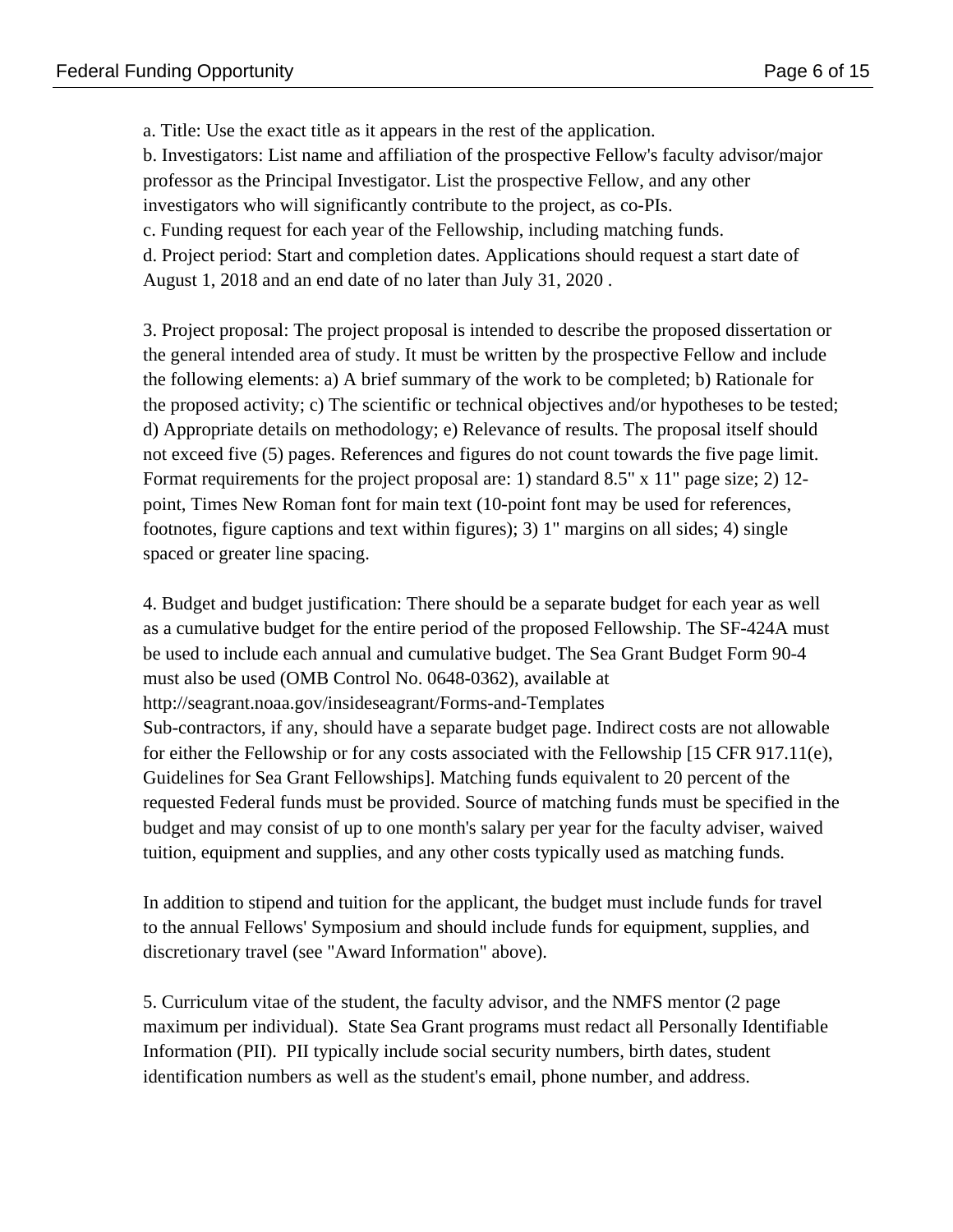6. Signed letter of commitment from the prospective NMFS mentor. If more than one mentor is involved, please provide a letter of commitment from each individual. In addition to noting the NMFS staff member's commitment to serve as a mentor, the letter should briefly address the relevance of the research to NMFS.

7. Official transcripts or copies of all official undergraduate and graduate student transcripts. State Sea Grant programs must redact all Personally Identifiable Information (PII). PII typically include social security numbers, birth dates, student identification numbers as well as the student's email, phone number, and address.

8. Summary of academic training in quantitative methods: Please provide a summary (max 5 sentences) of your academic training in quantitative methods, a listing of your top five classes, in quantitative methods already taken, and classes you intend to take over the spring 2018 semester. Class listings should include course name (though course number e.g., MA 551 can be excluded) and a short description of content covered in course (not to exceed 3 sentences per class.)

9. Education and career goal statement [not to exceed two (2) pages] from the student indicating the number of years for which Fellowship support is being sought and the student's interest in economics of the conservation and management of living marine resources. Format requirements for the education and career goal statement are: 1) standard 8.5" x 11" page size; 2) 12-point, Times New Roman font; 3) 1" margins on all sides; 4) single spaced or greater line spacing.

10. Three signed letters of recommendation, including one from the student's faculty advisor. Please note that the letter of commitment from the NMFS mentor does not count towards the three signed letters of recommendation. If the applicant wants the proposed NMFS mentor to also provide a letter of recommendation it should be separate from the letter of commitment.

11. Proof of acceptance (or provisional acceptance), and enrollment in a graduate program in marine resource economics or a related field of study. For students who have not yet enrolled in the PhD program, the program's acceptance letter is adequate. For students who are already enrolled, a letter from the faculty advisor or university registrar's office is acceptable.

12. Data sharing plan not to exceed two (2) pages is required as an appendix. (See Section VI.C below for more information on a data sharing plan). If your project falls under a larger project for which your faculty advisor has already submitted a data sharing plan and you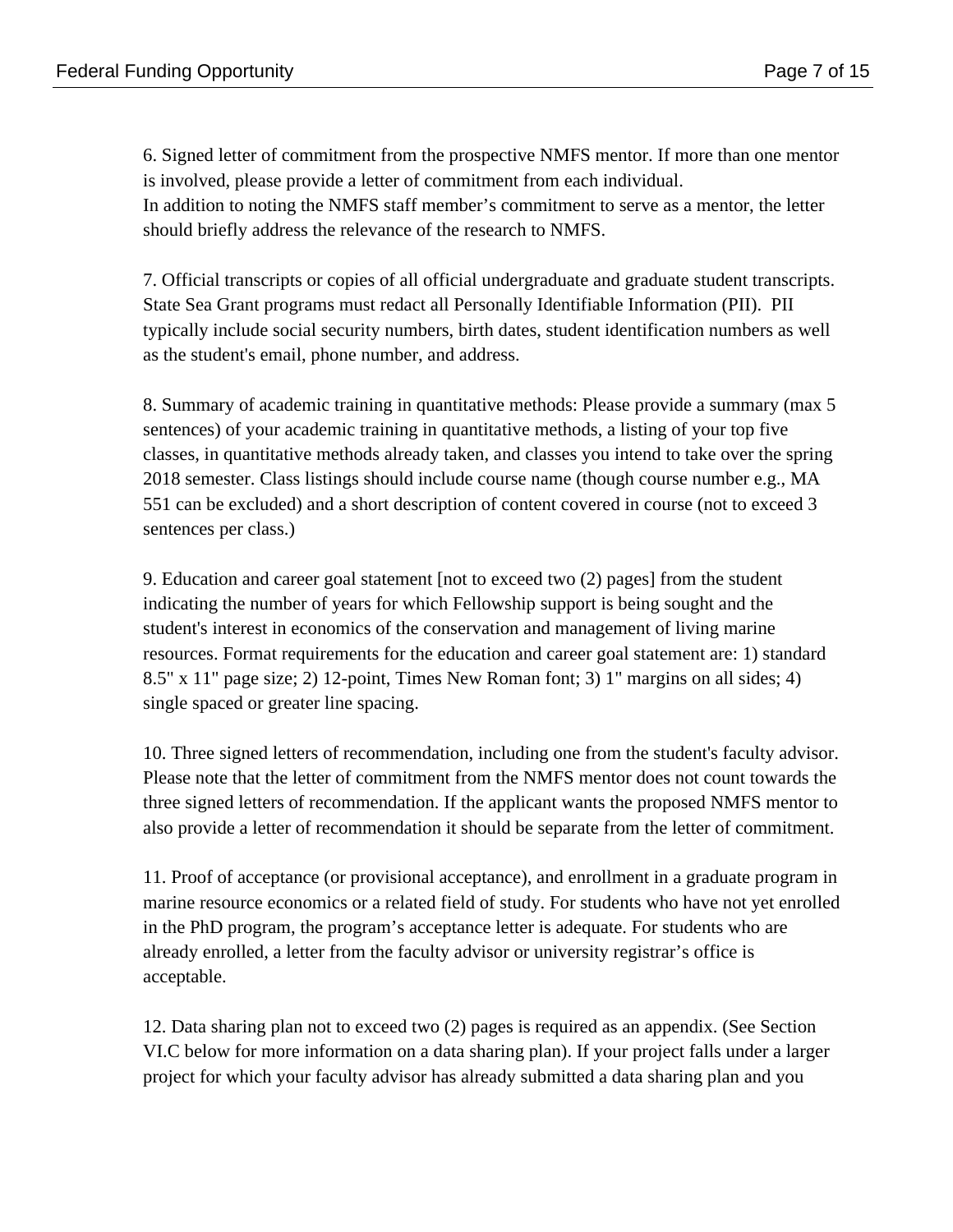intend to follow the same plan, you may submit that plan for your data sharing plan requirement. If your research will not generate any environmental data, an acceptable data sharing plan is the sentence, "This project will not generate any environmental data."

13. An Abbreviated Environmental Questionnaire is required with each application. For questions not applicable to your research, please note N/A on the form. Applicants must use the questionnaire at: http://seagrant.noaa.gov/insideseagrant/Forms-and-Templates

14. Standard application forms: Standard application forms SF424, SF424A, SF424B, and CD511 are mandatory for a proposal application. They are available through Grants.gov.

C. Unique Entity Identifier and System for Award Management (SAM)

To enable the use of a universal identifier and to enhance the quality of information available to the public as required by the Federal Funding Accountability and Transparency Act of 2006, to the extent applicable, any proposal awarded in response to this announcement will be required to use the System for Award Management (SAM), which may be accessed online at https://www.sam.gov/portal/public/SAM/. Applicants are also required to use the Dun and Bradstreet Universal Numbering System and will be subject to reporting requirements, as identified in OMB guidance published at 2 CFR Parts 25, 170 (2013), which may be accessed at https://www.ecfr.gov/cgi-bin/textidx?tpl=/ecfrbrowse/Title02/2cfr25\_main\_02.tpl

#### D. Submission Dates and Times

Applications are due to the state Sea Grant Program in your state by 5:00 PM, local time, January 26, 2018. If your state does not have a Sea Grant Program, please check "VII. Agency Contacts" or select Program Locations on the national Sea Grant website at http://seagrant.noaa.gov/

The state Sea Grant Program must transmit the application via Grants.gov APPLY such that it is received by 5:00 pm, Eastern Time February 23, 2018 by the National Sea Grant Office (NSGO). A date and time receipt indication will be included and will be the basis of determining timeliness. Applications received after the deadline will not be reviewed.

E. Intergovernmental Review

Applications under this program are not subject to Executive Order 12372, Intergovernmental Review of Federal Programs.

F. Funding Restrictions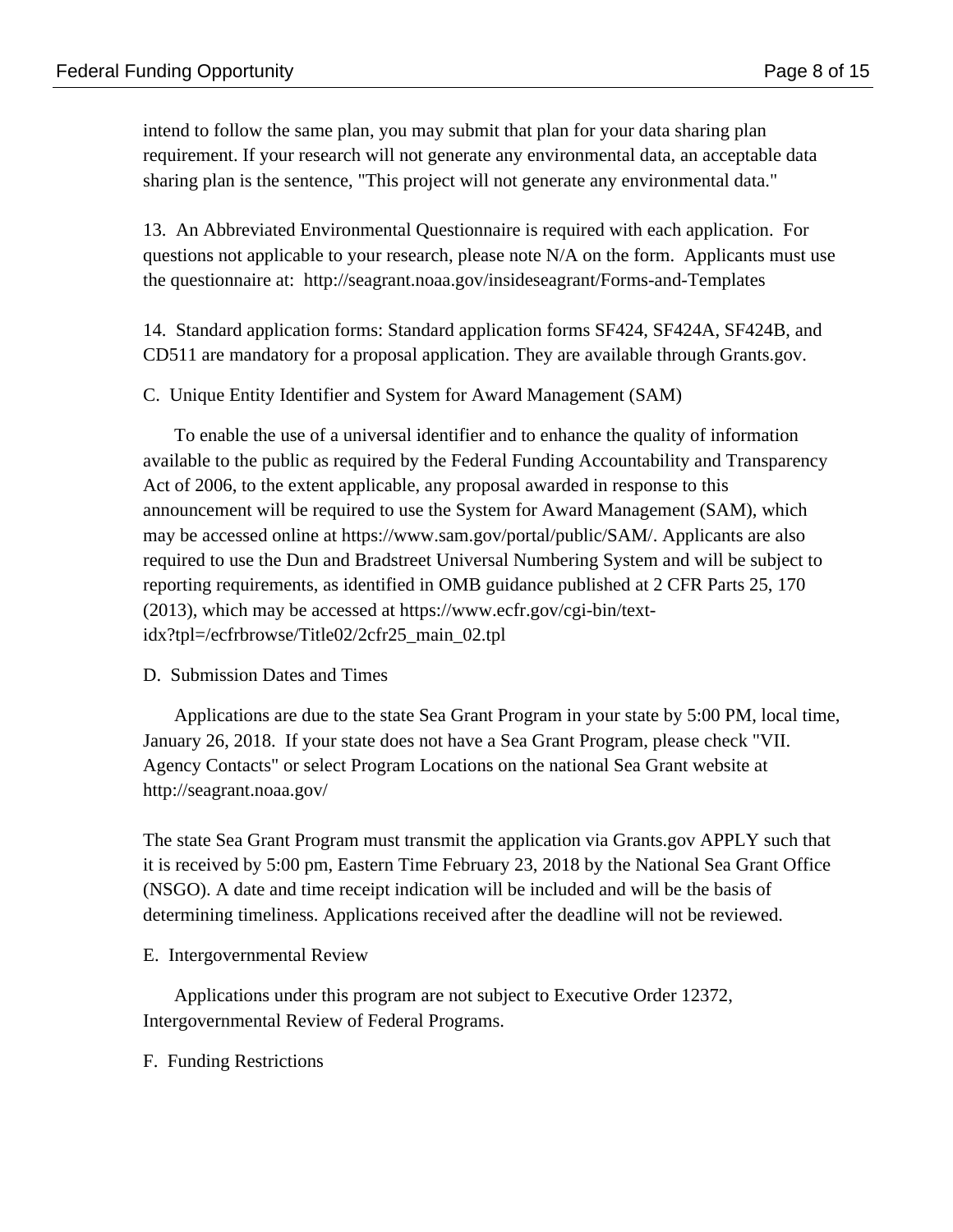Indirect costs are not allowable for either the Fellowship or for any costs associated with the Fellowship including waived indirect costs as match (15 CFR 917.11(e), "Guidelines for Sea Grant Fellowships").

G. Other Submission Requirements

State Sea Grant programs must redact all Personally Identifiable Information (PII) in the application materials prior to final submission to grants.gov. PII typically contained within an application includes social security number, date of birth, student identification number as well as the student's email, phone number and address.

Applications must come from Sea Grant programs and must be submitted through www.Grants.gov.

# V. Application Review Information

A. Evaluation Criteria

The evaluation criteria and weighting of the criteria are as follows:

1. Academic record and statement of career goals of the student. For the NMFS-Sea Grant Fellowships in Marine Resource Economics, the academic record is important, especially evidence of quantitative coursework (30 percent), as is the statement of Education and Career goals (10 percent). (40 percent total)

2. Quality of project and applicability to program priorities. For the NMFS-Sea Grant Fellowships in Marine Resource Economics, the Project Summary should provide evidence of important and innovative research and relate that research to relevant agency priorities. (30 percent)

3. Recommendations and/or endorsements of student. For the NMFS Sea Grant Fellowships in Marine Resource Economics, the expertise of major professor and proposed NMFS mentor will be taken into account. (20 percent)

4. Additional relevant experience related to diversity of education; extra-curricular activities; honors and awards; and interpersonal, written, and oral communication skills (10 percent).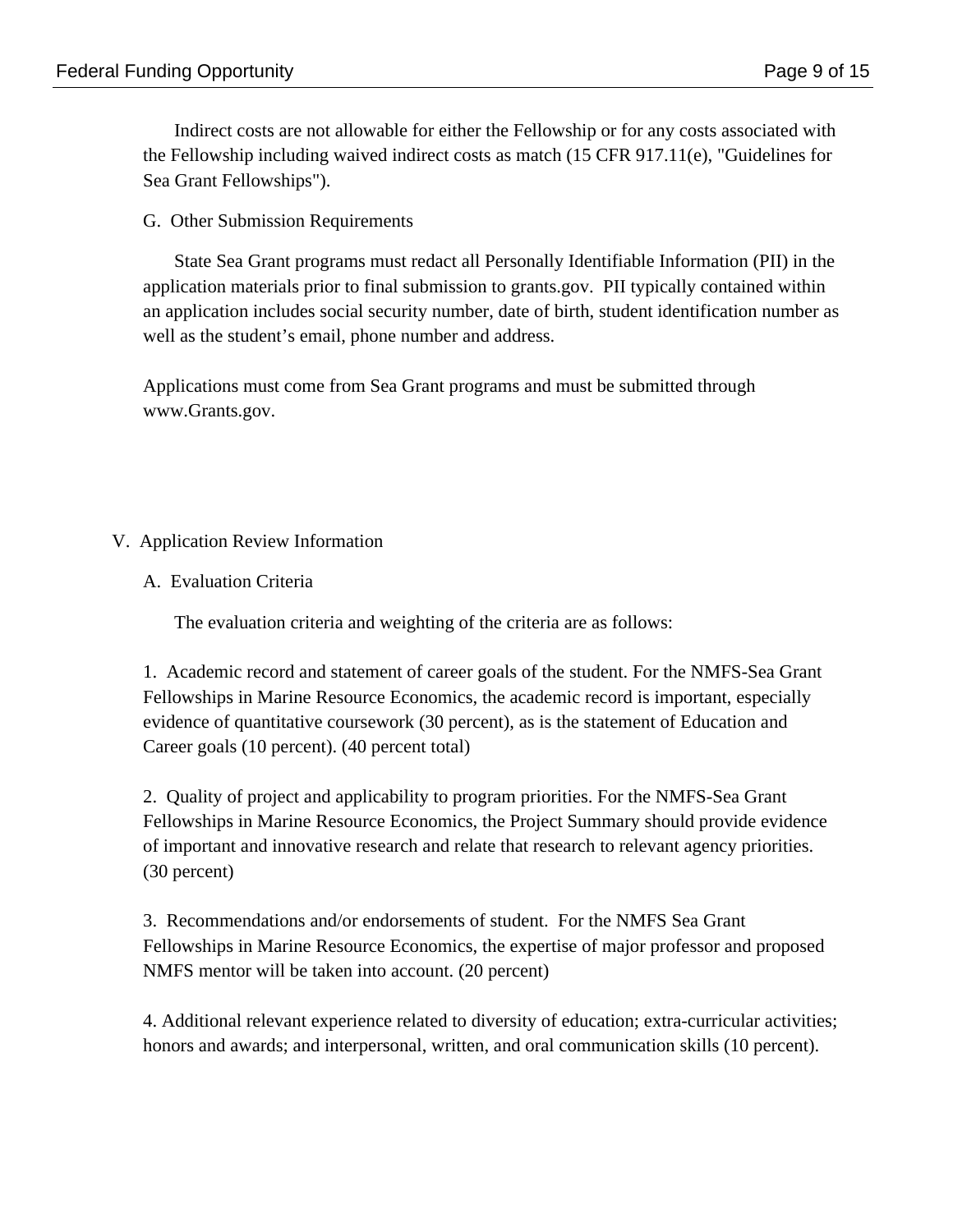5. Financial need of student. The NMFS-Sea Grant Joint Graduate Fellowship Program does not use this criterion. (0 percent)

B. Review and Selection Process

An initial administrative review is conducted to determine compliance with requirements and completeness of the application. Applications will be individually ranked in accordance with the above criteria and assigned scores by an independent review panel. Panel members will provide individual evaluations of applicants, and their ratings will be used to produce a rank order of the applications. The selecting official shall award in the rank order unless the application is justified to be selected out of rank order based upon any of the selection factors provided below. The selecting official shall make final recommendations for award to the Grants officer who is authorized to obligate the funds and execute the award.

### C. Selection Factors

The Selecting Official shall award in the rank order unless the proposal is justified to be selected out of rank order based on any of the following factors:

- 1. Balance/Distribution of funds:
- a. Across academic disciplines
- b. By types of institutions
- c. Geographically
- 2. Availability of funds
- 3. Program-specific objectives

### 4. Degree in scientific area and type of degree sought

For Factor 3, program-specific objectives are listed in Section I.A. Program Objective, above.

### D. Anticipated Announcement and Award Dates

Subject to the availability of funds, funds are expected to be awarded by approximately August 1, 2018. This is the start date that should be used on the Application for Federal Assistance (Form 424).

VI. Award Administration Information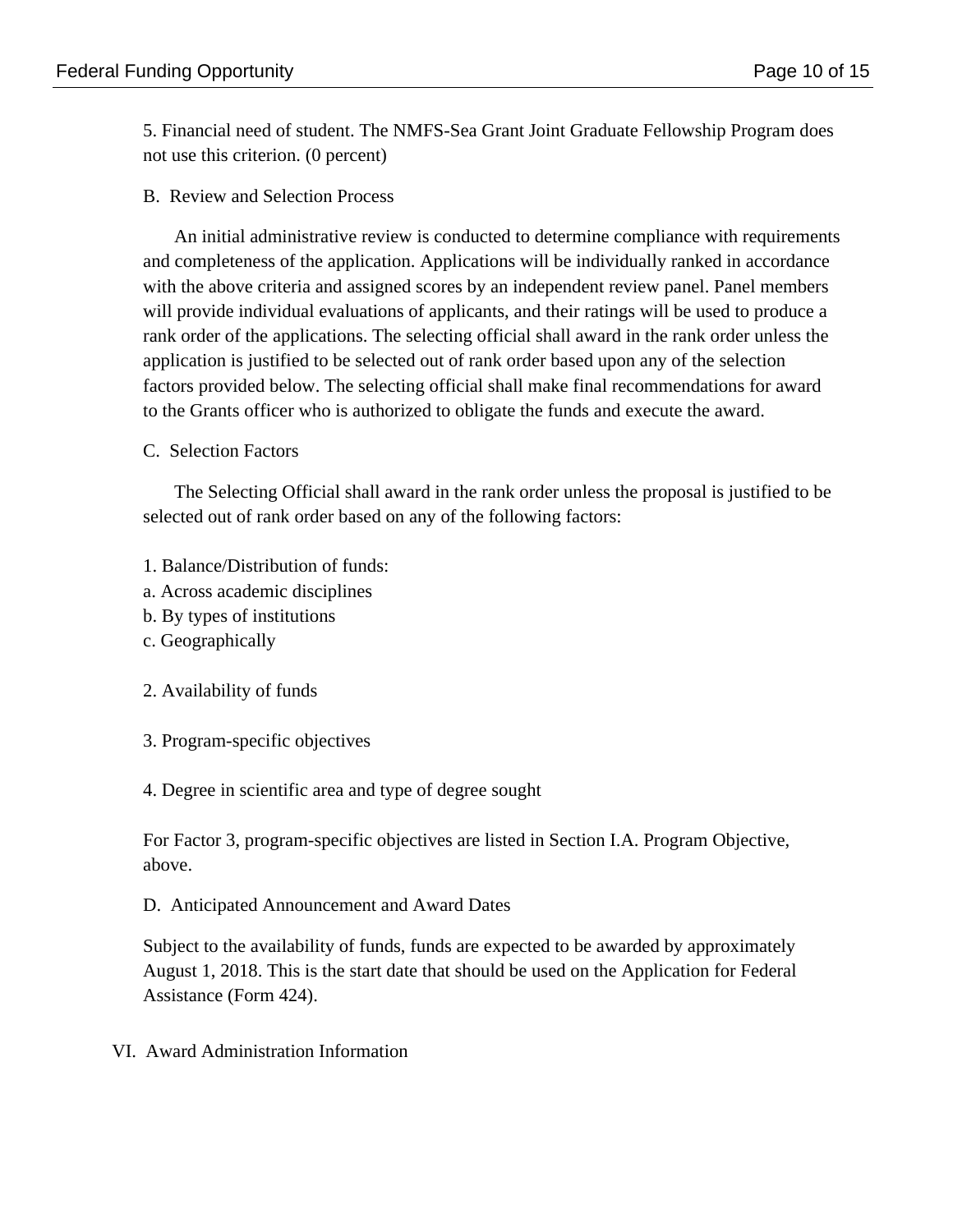## A. Award Notices

The notice of award is signed by the NOAA Grants Officer and is the authorizing document. The National Sea Grant Office (NSGO) will notify each unsuccessful applicant by informing the state Sea Grant Program Director through which the application was submitted in writing, via e-mail. The state Sea Grant Programs will, in turn, formally notify each unsuccessful applicant and forward the summary comments provided by the NSGO.

# B. Administrative and National Policy Requirements

The portion of the award provided to each Fellow for salary (stipend), living expenses (per diem), tuition (unless waived), health insurance and other institution fees, will be determined and distributed by the institution in accordance with its guidelines. It is expected that each Fellow will attend the annual Fellows' Symposium and will make at least one visit per year to the mentor's NMFS facility.

DEPARTMENT OF COMMERCE PRE-AWARD NOTIFICATION REQUIREMENTS FOR GRANTS AND COOPERATIVE AGREEMENTS. The Department of Commerce Pre-Award Notification Requirements for Grants and Cooperative Agreements contained in the Federal Register notice of December 30, 2014 (79 FR 78390) are applicable to this solicitation and may be accessed online at http://www.gpo.gov/fdsys/pkg/FR-2014-12- 30/pdf/2014-30297.pdf.

UNIFORM ADMINISTRATIVE REQUIREMENTS, COST PRINCIPLES, AND AUDIT REQUIREMENTS. Through 2 C.F.R. § 1327.101, the Department of Commerce adopted Uniform Administrative Requirements, Cost Principles, and Audit Requirements for Federal Awards at 2 C.F.R. Part 200, which apply to awards in this program. Refer to http://go.usa.gov/SBYh and http://go.usa.gov/SBg4.

DOC TERMS AND CONDITIONS. Successful applicants who accept a NOAA award under this solicitation will be bound by Department of Commerce Financial Assistance Standard Terms and Conditions. This document will be provided in the award package in NOAA's Grants Online system at http://www.ago.noaa.gov and at http://go.usa.gov/hKbj.

LIMITATION OF LIABILITY. Funding for programs listed in this notice is contingent upon the availability of appropriations. Applicants are hereby given notice that funds may not have been appropriated yet for the programs listed in this notice. In no event will NOAA or the Department of Commerce be responsible for proposal preparation costs. Publication of this announcement does not oblige NOAA to award any specific project or to obligate any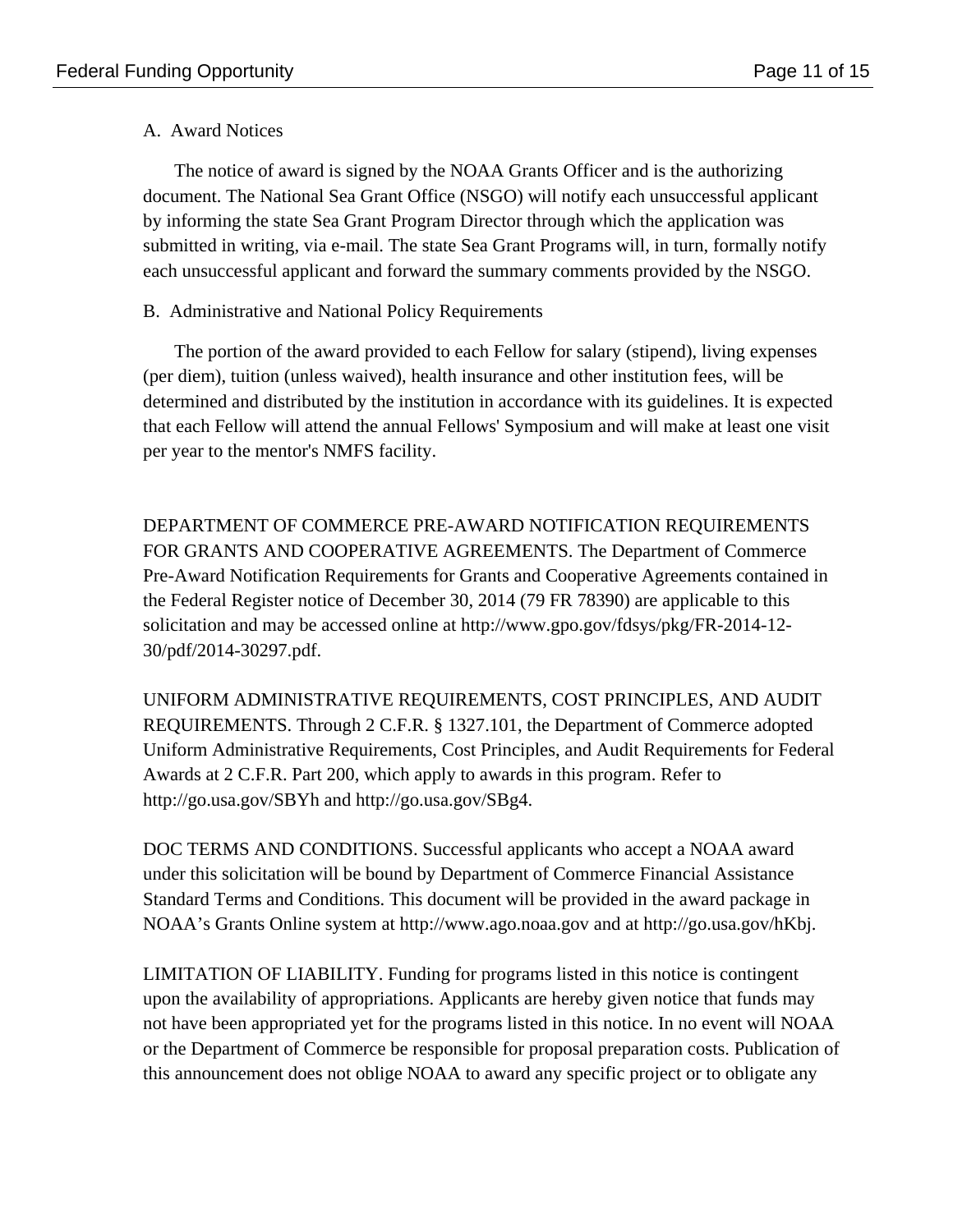available funds.

UNPAID OR DELINQUENT TAX LIABILITY. Certifications Regarding Federal Felony and Federal Criminal Tax Convictions, Unpaid Federal Tax Assessments and Delinquent Federal Tax Returns. In accordance with Federal appropriations law, an authorized representative of the selected applicant(s) may be required to provide certain pre-award certifications regarding federal felony and federal criminal tax convictions, unpaid federal tax assessments, and delinquent federal tax returns.

NATIONAL ENVIRONMENTAL POLICY ACT (NEPA). NOAA must analyze the potential environmental impacts, as required by the National Environmental Policy Act (NEPA), for applicant projects or proposals which are seeking NOAA federal funding opportunities. Detailed information on NOAA compliance with NEPA can be found at the following NOAA NEPA website: http://www.nepa.noaa.gov/, including our NOAA Administrative Order 216-6 for NEPA, http://www.nepa.noaa.gov/NAO216\_6.pdf, and the Council on Environmental Quality implementation regulations,

http://energy.gov/sites/prod/files/NEPA-40CFR1500\_1508.pdf. Consequently, as part of an applicant's package, and under their description of their program activities, applicants are required to provide detailed information on the activities to be conducted, locations, sites, species and habitat to be affected, possible construction activities, and any environmental concerns that may exist (e.g., the use and disposal of hazardous or toxic chemicals, introduction of non- indigenous species, impacts to endangered and threatened species, aquaculture projects, and impacts to coral reef systems). In addition to providing specific information that will serve as the basis for any required impact analyses, applicants may also be requested to assist NOAA in drafting an environmental assessment, if NOAA determines an assessment is required. Applicants will also be required to cooperate with NOAA in identifying feasible measures to reduce or avoid any identified adverse environmental impacts of their proposal. Failure to do so shall be grounds for not selecting an application. In some cases if additional information is required after an application is selected, funds can be withheld by the Grants Officer under a special award condition requiring the recipient to submit additional environmental compliance information sufficient to enable NOAA to make an assessment on any impacts that a project may have on the environment.

REVIEW OF RISK. After applications are proposed for funding by the Selecting Official, the Grants Office will perform administrative reviews, including an assessment of risk posed by the applicant under 2 C.F.R. 200.205. These may include assessments of the financial stability of an applicant and the quality of the applicant's management systems, history of performance, and the applicant's ability to effectively implement statutory, regulatory, or other requirements imposed on non-Federal entities. Special conditions that address any risks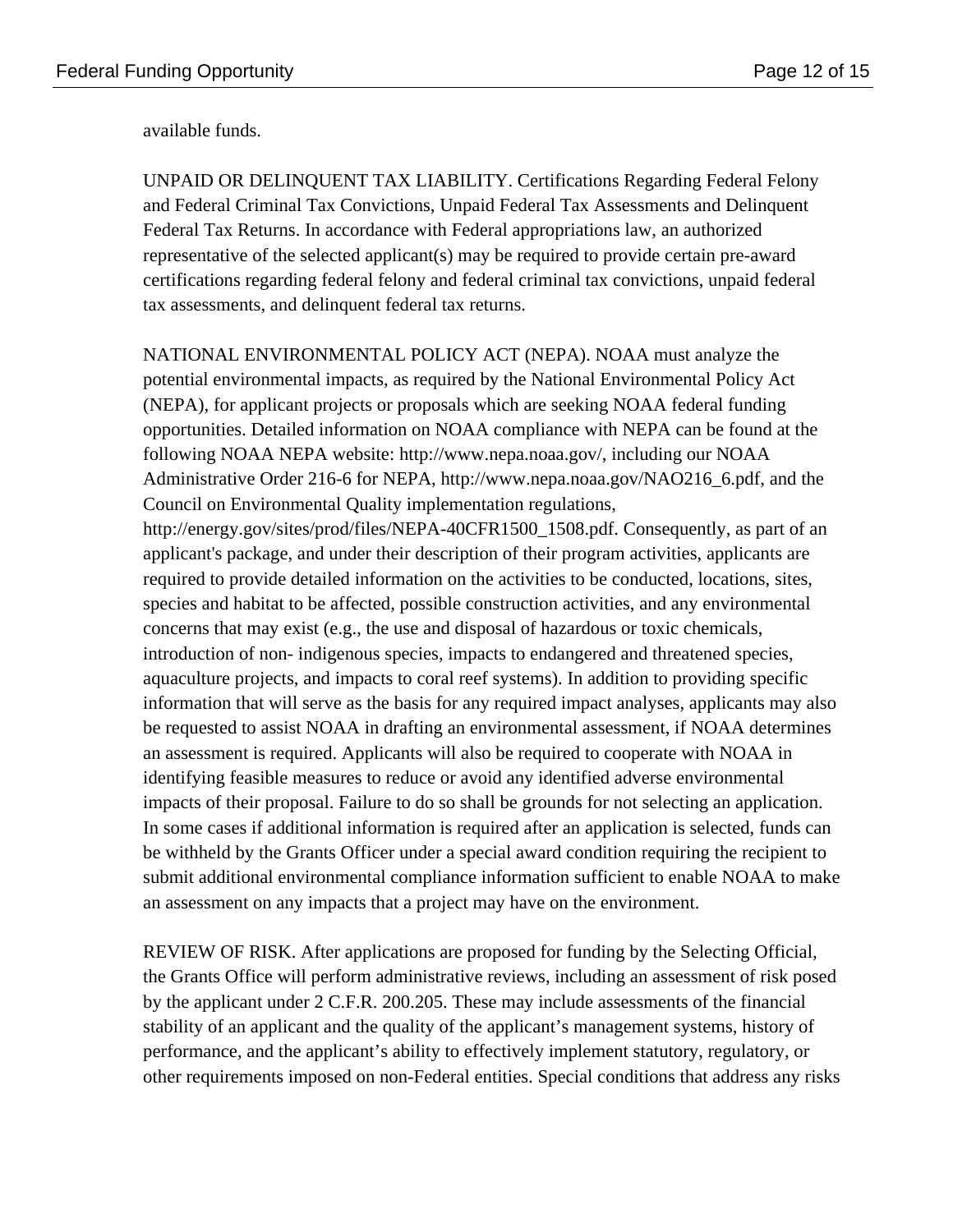determined to exist may be applied. Applicants may submit comments to the Federal Awardee Performance and Integrity Information System (FAPIIS) about any information included in the system about their organization for consideration by the awarding agency.

### DATA SHARING PLAN.

1. Environmental data and information collected or created under NOAA grants or cooperative agreements must be made discoverable by and accessible to the general public, in a timely fashion (typically within two years), free of charge or at no more than the cost of reproduction, unless an exemption is granted by the NOAA Program. Data should be available in at least one machine-readable format, preferably a widely-used or open-standard format, and should also be accompanied by machine-readable documentation (metadata), preferably based on widely used or international standards.

2. Proposals submitted in response to this Announcement must include a Data Management Plan of up to two pages describing how these requirements will be satisfied. The Data Management Plan should be aligned with the Data Management Guidance provided by NOAA in the Announcement. The contents of the Data Management Plan (or absence thereof), and past performance regarding such plans, will be considered as part of proposal review. A typical plan should include descriptions of the types of environmental data and information expected to be created during the course of the project; the tentative date by which data will be shared; the standards to be used for data/metadata format and content; methods for providing data access; approximate total volume of data to be collected; and prior experience in making such data accessible. The costs of data preparation, accessibility, or archiving may be included in the proposal budget unless otherwise stated in the Guidance. Accepted submission of data to the NOAA National Centers for Environmental Information (NCEI) is one way to satisfy data sharing requirements; however, NCEI is not obligated to accept all submissions and may charge a fee, particularly for large or unusual datasets.

3. NOAA may, at its own discretion, make publicly visible the Data Management Plan from funded proposals, or use information from the Data Management Plan to produce a formal metadata record and include that metadata in a Catalog to indicate the pending availability of new data.

4. Proposal submitters are hereby advised that the final pre-publication manuscripts of scholarly articles produced entirely or primarily with NOAA funding will be required to be submitted to NOAA Institutional Repository after acceptance, and no later than upon publication. Such manuscripts shall be made publicly available by NOAA one year after publication by the journal.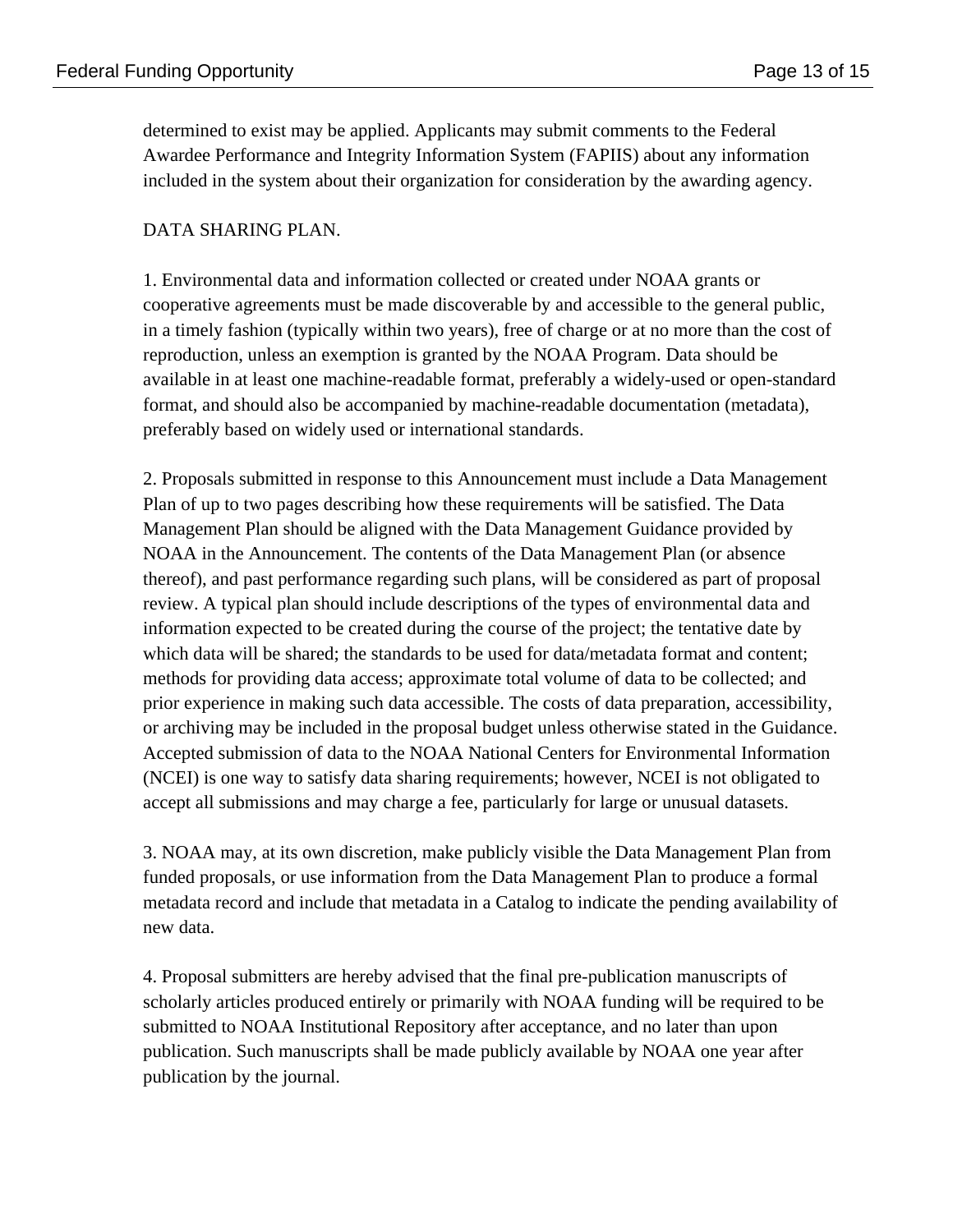MINORITY SERVING INSTITUTIONS - The Department of Commerce/National Oceanic and Atmospheric Administration (DOC/NOAA) is strongly committed to increasing the participation of Minority Serving Institutions (MSIs), i.e., Historically Black Colleges and Universities, Hispanic-serving institutions, Tribal colleges and universities, Alaskan Native and Native Hawaiian institutions, and institutions that work in underserved communities.

FREEDOM OF INFORMATION ACT (FOIA) - In the event that an application contains information or data that you do not want disclosed prior to award for purposes other than the evaluation of the application, mark each page containing such information or data with the words "Privileged, Confidential, Commercial, or Financial Information - Limited Use" at the top of the page to assist NOAA in making disclosure determinations. DOC regulations implementing the Freedom of Information Act (FOIA), 5 U.S.C 552, are found at 15 C.F.R. Part 4, which sets forth rules for DOC to make requested materials, information, and records publicly available under FOIA. The contents of funded applications may be subject to requests for release under the FOIA. Based on the information provided by the applicant, the confidentiality of the content of funded applications will be maintained to the maximum extent permitted by law.

# C. Reporting

Financial reports are submitted semi-annually via Grants Online. Performance progress reports should follow program guidelines and are submitted annually via Grants Online. Fellows will be expected to present a review of the progress on their research during the annual Fellows' Symposium.

The Federal Funding Accountability and Transparency Act, 31 U.S.C. 6101 note, includes a requirement for awardees of applicable Federal grants to report information about first-tier sub-awards and executive compensation under Federal assistance awards. All awardees of applicable grants and cooperative agreements are required to report to the Federal Sub-award Reporting System (FSRS) available at https://www.fsrs.gov/ on all sub-awards over \$25,000. Refer to 2 CFR Parts 170.

VII. Agency Contacts

Contact OAR.SG.Fellows@noaa.gov; 301-734-1083